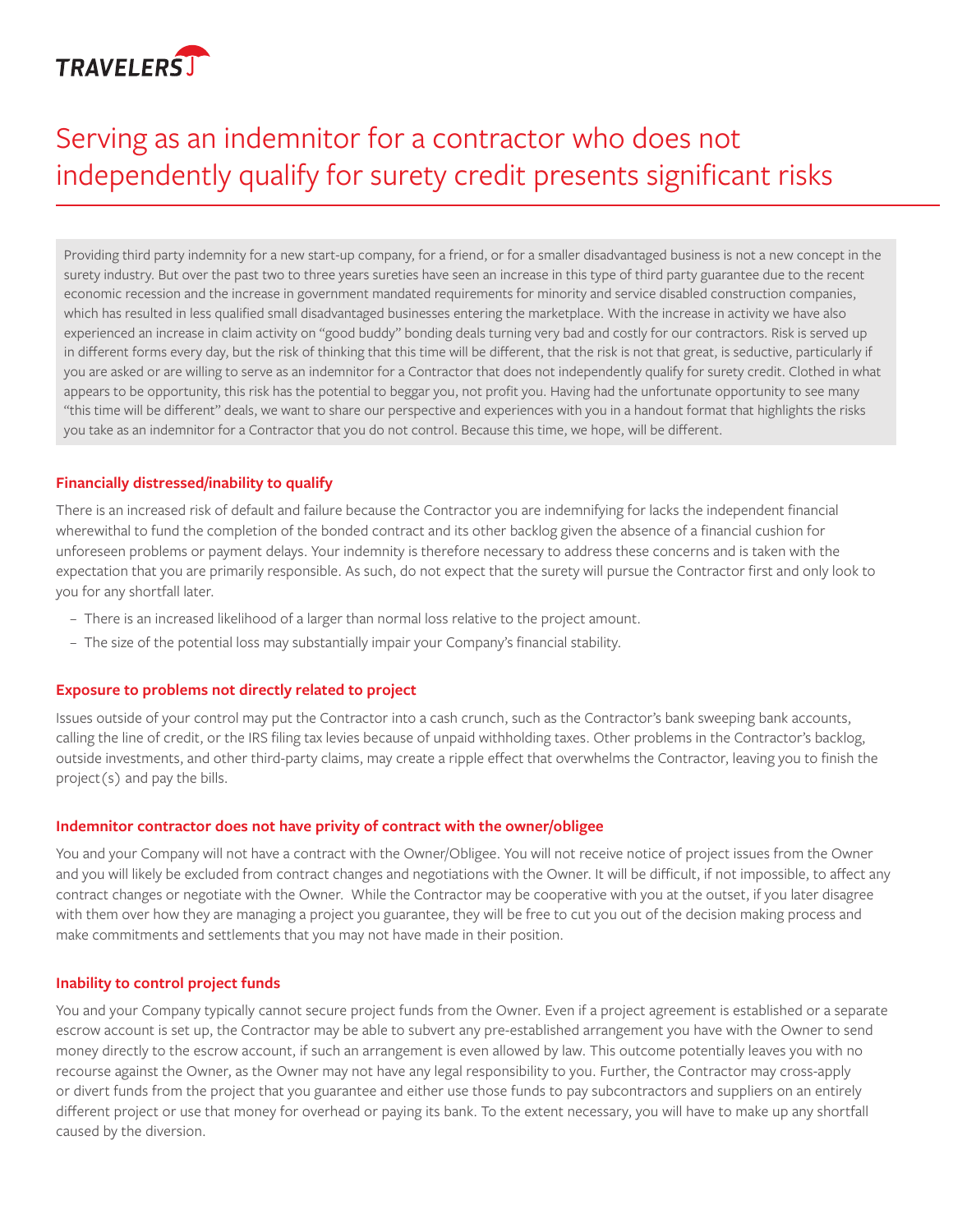#### **No control over project execution**

You and your Company will not have contractual control over subcontractors or material suppliers. Although you may see a problem developing with a subcontractor, there is absolutely nothing you or your Company can do to affect a change or improve performance because you do not have a contract with the project's subcontractors or suppliers.

## **Inability to mitigate loss at time of contract default**

There is no guarantee that the Owner/Obligee will agree to have your Company, as the indemnitor, complete the project in the event of default. Also, the surety may choose to re-let the project to the lowest bidder as that may be the most cost effective manner to complete the project and pay amounts owed to subcontractors and suppliers. The surety will look to you and your Company to fund this loss.

- Some owners, including the Federal Government and other public owners have the ability to select a contractor of their choosing to complete the project with no input from the surety. In these situations, the cost of completion could be very high, notwithstanding which the indemnitors would have to still fund this cost following the surety's request for them to do so.
- In the event the Contractor is small business / DBE / Service Disabled Veteran qualified, the Owner/Obligee may insist on a similarly qualified firm as the replacement contractor.

#### **Probable expected and maximum loss**

Actuarially proven statistics have established that the average probable expected cost of a surety loss is typically 29 percent of the Contractor's aggregate bond limits, which equate to the original contract prices for the projects in the Contractor's backlog at the time of default. For example, a \$6,000,000 contract could yield a \$1,740,000 loss. The maximum probable loss, on the other hand, is even higher, potentially as much as \$4,260,000 or 71 percent of the contract amount. The likelihood of a loss on a Third Party indemnity transaction where the principal Contractor is undercapitalized and does not qualify for a bond is very high, which makes the probability of a loss higher than normal<sup>1</sup>.

## **Examples of third party indemnity gone wrong**

- • In order to qualify for surety credit, the Contractor needed another company (Company) to indemnify on its behalf. The other Company did so for a fee. Subsequently, 12 bonds were executed over three and a half years totaling \$130 million. The Contractor encountered financial difficulties arising from it underbidding a number of the projects and its inability to properly prosecute the work. The Company that provided its indemnity stepped in and worked with the Contractor to complete the projects. In addition, the Company directly completed some projects with its own forces. The initial loss estimate was under \$10 million. Over time, the actual loss ballooned to over \$45 million, which did not include additional exposure of \$25 million. The Company, although a very competent contractor, was unable to stem the losses. The ensuing loss put the Company at risk of failing completely.
- The Company structured a trust/joint control account with a Contractor in order to control the contract funds. The Company did so because the Company was indemnifying a surety on behalf of the Contractor. The Contractor submitted the winning bid. Thereafter, the surety issued the bond in reliance upon the Company's indemnity. The first pay estimate ended up in the hands of the Contractor. It was the largest sum of money the Contractor had ever seen. The Contractor diverted the money and invested it in a get rich quick scheme that failed. The Contractor became unable to complete the project. After a struggle with the Contractor, the Company acquired control of the project, but without the funds the Contractor diverted, leaving the Company with a loss on the project.
- A Contractor with a long standing relationship with a Company needed the Company's indemnity assistance in order to bid projects over a certain dollar amount. As a result, the Contractor's backlog consisted of a mix of bonded projects, the larger ones with the Company's indemnity and the smaller ones without the Company's indemnity. As the Contractor prosecuted this backlog, the Contractor comingled funds from each of these projects, as his cash flow needs dictated. After hitting a cash flow "wall", the Contractor needed financial assistance. Completing its review of the Contractor's projects, the Company discovered that the Contractor's comingling of the funds left the projects it guaranteed in a cash deficit position. In short, because the Contractor comingled the funds, the Company was going to sustain a larger loss than it otherwise would have because the "diverted" funds benefited projects not guaranteed by the Company. The Company, however, was legally obligated to cover the full loss despite the unfavorable comingling of the project funds as that was part of the risk the Company assumed in indemnifying for the Contractor.

<sup>&</sup>lt;sup>1</sup> People take risks all the time and are willing to gamble when they think it is appropriate. Many times, people will take risks when they should not but they still do so. The conclusion is that people, generally, are not risk averse, but they are loss averse, which will drive behaviors that lead to irrational decisions and larger losses. The studies that reached this conclusion won the 2002 Nobel Memorial Prize in Economics for their author and led to the establishment of the Prospect Theory. See, *Against The Gods: The Remarkable Story of Risk*, Bernstein, P. (John Wiley & Sons, Inc. 1998). Given this risk taking, but loss averse gene we all have, sometimes the most prudent step to take is the one you make to move a way from the bargaining table so you do not "do a deal" that you may live to regret.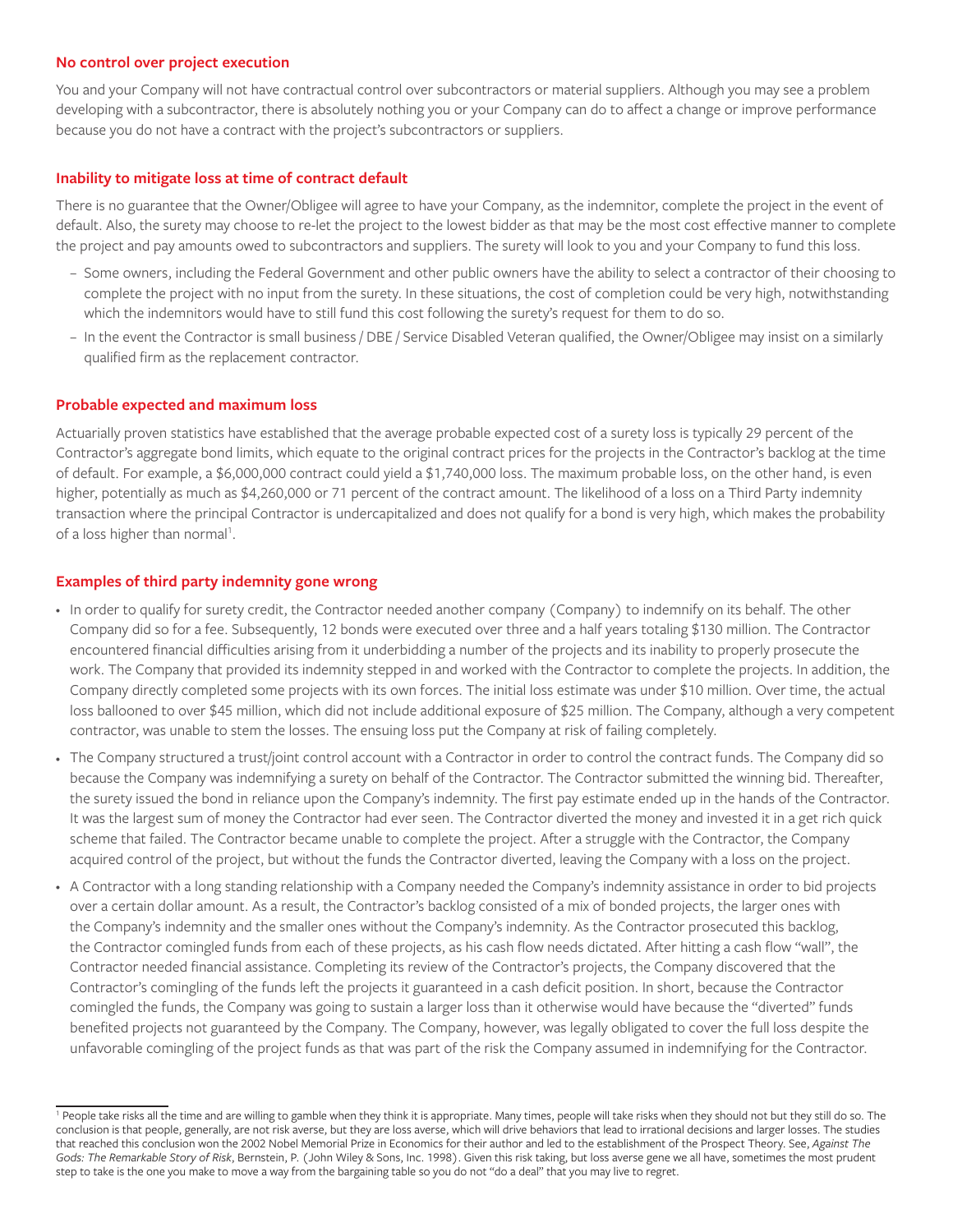## **Third Party Indemnity – Suggested tools and approaches for a third party indemnitor**

You may be already familiar with the tools and approaches discussed in the paragraphs that follow. On the other hand, when you read this section you may encounter a new take on an old issue. Whether it is something that is old hat or something new to you, we thought it would be beneficial to review a number of tools that might mitigate your risk as a Third Party Indemnitor.

• **Underwrite your business partner.** Although everyone intuitively understands that they need to know who they are conducting business with, underwriting your business partner is something more. When you are providing your indemnity to support that partner's business you need to have a complete grasp of your partner's capacity, capital and character—what surety underwriters call the three "C's". You need to approach your business partner -the Contractor-¬¬ with the three "C's" in mind because that partner does not qualify for surety credit on their own and needs the credit enhancement represented by your indemnity to qualify for a bond.

In part, capacity means the ability to: (1) properly estimate the cost to complete a project; (2) successfully manage a project both in the field (technical execution of the work, including having the right equipment) and systems-wise (job costs reports, scheduling, accounts receivable, accounts payable, accounting staff); and (3) complete the size of contract (dollar value representing difficulty) for which your business partner needs your indemnity.

Capital, on the other hand, means what its name suggests: working capital and in particular cash. You need to be concerned about the adequacy of the Contractor's working capital and cash positions in relationship to its overall backlog, and not just the one or two jobs you guarantee. If the Contractor's other projects or other business ventures create a cash drain, then you may find yourself having to fund the completion of projects that otherwise would not need your involvement.

As part of your capacity and capital review, you need to understand the Contractor's debt position, including trade debt and bank debt. If the Contractor's debt burden is high in relationship to net worth and the Contractor's ability to generate an adequate profit is problematic, as determined using a break even analysis, then you need to know that about those flaws before it's too late.

As for the last "C", the character aspect of underwriting your business partner is just what you would think: the integrity and reputation of the Contractor's management and owners.

What is often overlooked is that all three "C's" have to be present. Good character and construction expertise cannot entirely make up for lack of capital, which may be one of the reasons why your indemnity is necessary to support the Contractor's bond requests.

Although this section's discussion of the three "C's" is a very high level summary of a complex process, the three "C's" highlight the fact that the Contractor needs your indemnity to support its bond request because its capacity and/or capital to complete the bonded project are not adequate. Given these inadequacies, you need to satisfy yourself that you are willing to provide your indemnity on behalf of the Contractor despite these flaws.

• **Joint control account.** A joint control account is a bank account established by at least two parties that restricts disbursements as a means of providing funds control<sup>2</sup>. In order to disburse this account's funds, two signatures are required for each disbursement, one from the Contractor and another from you, the Third Party Indemnitor. The funds deposited in this account come from the bonded contract that the Contractor has secured with the credit enhancement provided by your indemnity for the bond. The Owner of the bonded project deposits contract proceeds into this joint account by wire transfer or other means. Typically, the contractual means used to direct the Owner to make these deposits is a written directive or assignment<sup>3</sup> signed by the Contractor.

When properly setup and maintained and combined with you actively monitoring the project, a joint control account provides you with a degree of protection from the misapplication of contract funds and unpaid subcontractors and suppliers. Yet, almost as important as what a joint control account can do is what a joint control account can not do.

Your ability to use a joint control account depends on the nature of the project and the nature of the entity for which you are indemnifying. If the project is a Federal project, and you have provided indemnity to support a disadvantaged business enterprise or similar entity (DBE), then unless you have established a proper mentor relationship4 , the Government may determine that the joint control account allows you too much control over the DBE in violation of federal regulations<sup>5</sup>.

<sup>&</sup>lt;sup>2</sup> There are many companies that will provide funds control services for a fee. Typically, these services including processing and tracking receipts, disbursements and costs against a budget and securing lien releases. If you elect to retain a funds control company, please proceed with caution. There have been some high profile ethical and business failures related to funds control companies commingling, diverting, and embezzling funds. If you elect to retain a funds control company, you should investigate that company thoroughly and make sure that it has secured the appropriate insurance coverages to protect you, including errors & omissions and dishonesty coverages. Also, keep in mind that these companies typically do not monitor work in the field and will not detect if a job is substantially overbilled or defective work is being performed.

<sup>&</sup>lt;sup>3</sup> You will need to perfect your assignment pursuant to Article 9 of the U.C.C. in order to establish your priority to the contract funds.

<sup>4</sup> Addressing all the issues that need to be considered when conducting business with a DBE or similar entity is outside of this paper's scope. However, much has been written about partnering with DBE's and other entities via joint ventures, teaming agreements and mentor-protégé' relationships to which reference may be made, including *Government Contracting Programs for Small Disadvantaged Business*, Blackey, C. & McNamara, M. (May 2009), which is available through Travelers.

<sup>5</sup> See, *In re: Apex Ventures, LLC*, SBA No. VET-219 (2011) and *In re: VetIndy, LLC*, No.VET-175 (2010), which both held that the DBE's lack of absolute control over its bank account reflected that the DBE's qualifying individual did not have the requisite control over its daily operations.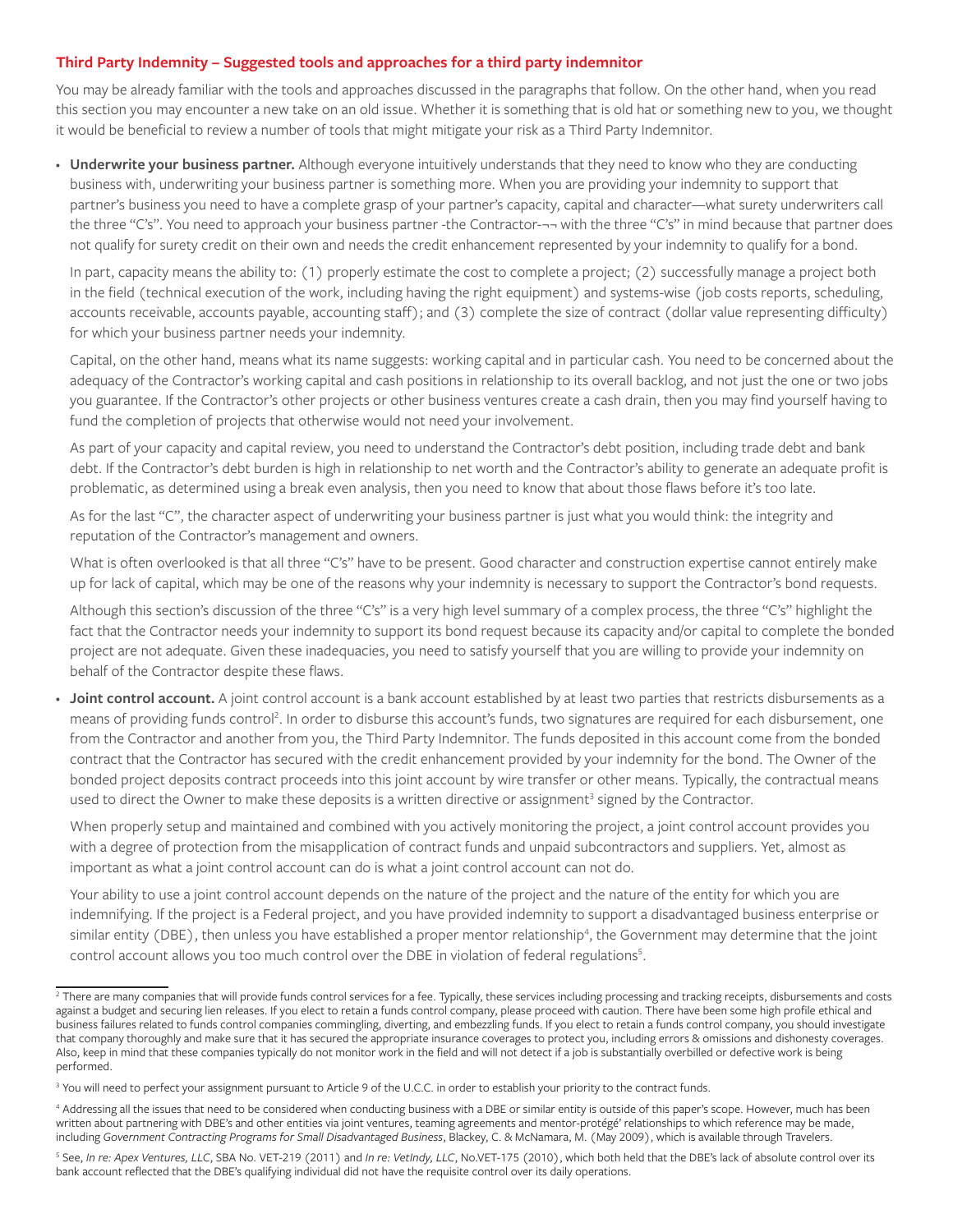If you are supporting a non-DBE entity on a Federal project, however, then you may use a joint control account. Even with a joint control account, however, you still run the risk that the funds may be diverted. The Federal Government does not have a legal obligation to deal with any entity with which the Government does not have a contract, which, in this case, means you. Therefore, if the Contractor elects to change the bonded contract's disbursement terms, and have the contract funds deposited into an account other than the joint control account, you do not have a remedy against the Federal Government. Instead, your only recourse is against the Contractor.

For non-Federal projects, you may have a greater degree of control over the contract funds by having the Contractor assign the bonded contract funds to you and then delivering that assignment to the Owner. A degree of caution is necessary, however, as you should consult with a knowledgeable construction attorney to determine if such an assignment is enforceable against the Owner.

Even with an enforceable assignment, you may have to compete with the Contractor's other creditors for the contract funds. In jurisdictions that grant subcontractors and suppliers stop notice rights against contract funds, those stop notice rights may trump your assignment<sup>6</sup>. Further, the Contractor's bank may have a prior and therefore superior security interest in those contract funds under its loan agreement with the Contractor. If the Contractor defaults on that loan agreement, then the bank has the ability to seize the contract funds and defeat your assignment. Such an outcome leaves you with no future deposits for your joint control account and does not relieve you of the obligation to see the project through to the end.

By the same token, if the Contractor's performance (or lack thereof) causes the Owner to stop paying or delay payments, then the joint control account does not offer a solution. In short, there are no funds to control and the project's costs continue to accrue with no offsetting revenue, leaving the Contractor and you to fund the shortfall.

• Lien releases and preliminary notices. You should confirm that the Contractor has setup an effective lien release and preliminary notice procedure to process payments to its subcontractors and suppliers<sup>7</sup>. If you determine that the Contractor's process is not adequate, then you should work with the Contractor to establish an effective process. In either case, you should periodically audit<sup>8</sup> the Contractor's lien release/preliminary notice/payment process to make sure that the Contractor is in compliance with the agreed procedures.

However, the foregoing does beg a question, which is what is an effective lien release /preliminary notice process? Obviously, a good starting point is how you process payments to your subcontractors and suppliers. Still, you may not want to stop there<sup>9</sup>. You may want to take a fresh look at this issue<sup>10</sup>. If you do so, consulting a knowledgeable construction attorney in your state, or the state in which you or the Contractor may be operating, should help you lay a solid foundation for your revised (or new) payment process. You should ask your attorney to prepare an easy to reference chart that outlines by owner type (Federal, Public, Private) the legal requirements for preliminary notices and bond claim and lien notices by claimant type (subcontractor, sub-subcontractor, supplier, supplier to a supplier, etc.) and contracting tier.

You may then use this chart to train the Contractor's field and office staff to collect preliminary notices by subcontractor and then "police" that subcontractor's payables by contacting that subcontractor's sub-subcontractors and suppliers to verify payment<sup>11</sup>. In addition, you should train the Contractor's personnel to match payments made to a subcontractor to preliminary notices and lien releases<sup>12</sup> attributable to the contractual tiers below that subcontractor to make sure that that subcontractor is paying its bills. If necessary, the Contractor may use the information gleaned from this policing effort to establish joint check agreements and/or issue joint checks to make sure the subcontractor's subcontractors and suppliers are getting paid.

By consulting the chart, the Contractor's field and office staff will be able to determine who is obligated to provide preliminary notices or bond claim notices and the effect of their failure to do so. Depending on what the law provides, the failure of a subcontractor or supplier to provide a preliminary notice may completely or partially bar their claim against the Contractor and its bond, which, in turn, insulates you from potential liability.

<sup>6</sup> California is one such state.

<sup>7</sup> As mentioned previously, funds control companies typically have a lien release process that they provide as part of their services.

 $^8$  How often you should audit the Contractor depends on the size of the contract and your comfort level with the Contractor. You may decide to audit monthly, shortly  $\,$ after the payment process cycle has been completed, or quarterly. In either event, you need to make sure that your agreement with the Contractor grants you extensive audit rights with enforcement "teeth" in the event that the Contractor refuses to let you audit or you discover non-compliance.

<sup>9</sup> You may have a very effective and up-to-date process that does not need any modifications. However, before you provide your indemnity to support a Contractor, you need to make sure that that Contractor's process is as good as yours, and, if not, that the Contractor upgrades its process to match yours before you make any indemnity commitments.

<sup>&</sup>lt;sup>10</sup> You may want to require the Contractor to bond certain key subcontractors such as the electrical and mechanical trades.

<sup>11</sup> You need to make sure that the Contractor's subcontracts have the correct terms that authorize this type of activity.

<sup>&</sup>lt;sup>12</sup> To the extent necessary, but particularly if the Contractor is operating in a new state or a state new to you, you should consult with a knowledgeable construction attorney concerning the form of the lien releases you should use and their effect. In some states, a lien release is nothing more than a glorified receipt. In other states, a lien release has "teeth" and means what it says and may bar the claim of a subcontractor or supplier entirely.